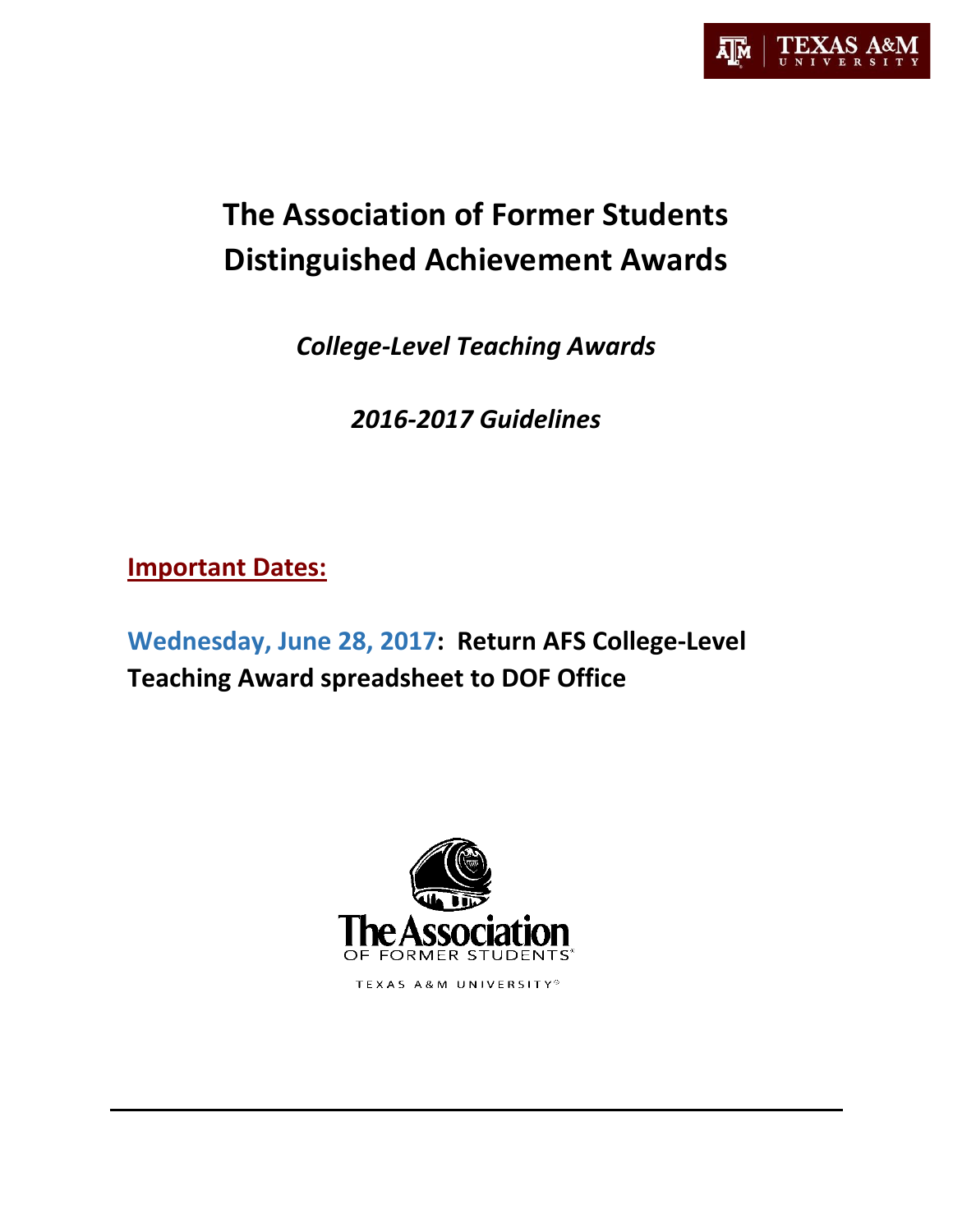# **Description of Awards**

Each award consists of a \$2,000 gift and a framed certificate. The purpose and philosophy of each award, as determined by Texas A&M University and The Association of Former Students, is described below:

## **Teaching Awards**

These awards are to recognize, encourage, and reward the superior classroom teachers— those individuals whose command of their respective discipline, teaching methodologies, pervasive caring, communication skills, and commitment to the learning process exemplify the meaning of teacher/mentor in its highest sense. This award is designed to distinguish those teachers who maintain high expectations of their students and who ensure academic rigor in their courses. Distinguished teachers recognize their responsibility in motivating and contributing to the overall development of the student.

## **The following number of awards will be given:**

Agriculture & Life Sciences (3) Architecture (2) Mays Business School (3) Bush School (1) Education & Human Development (2) Engineering (4) Geosciences (2) Liberal Arts (4) Science (4) Veterinary Medicine & Biomedical Sciences (2)

Library (1) [*Librarianship Award-- See next section*] Law School (1) Health Science Center: Nursing (1) Public Health (1) Pharmacy (1) Dentistry (2) Medicine (2) Texas A&M University at Galveston (1) Texas A&M University at Qatar (1)

# **Eligibility Guidelines for College Teaching Awards**

A Texas A&M faculty member is eligible if he or she has not received another Association of Former Students' **College-Level Teaching Award** in the last five years, and has completed three full years of service to the University (budgeted at least part-time to teach) by January 1, 2017. The service need not be continuous so long as the person's employment involved teaching in a position above the level of graduate student during the three-year period.

*Note:* Having received an Association of Former Students' University-Level award does not affect eligibility.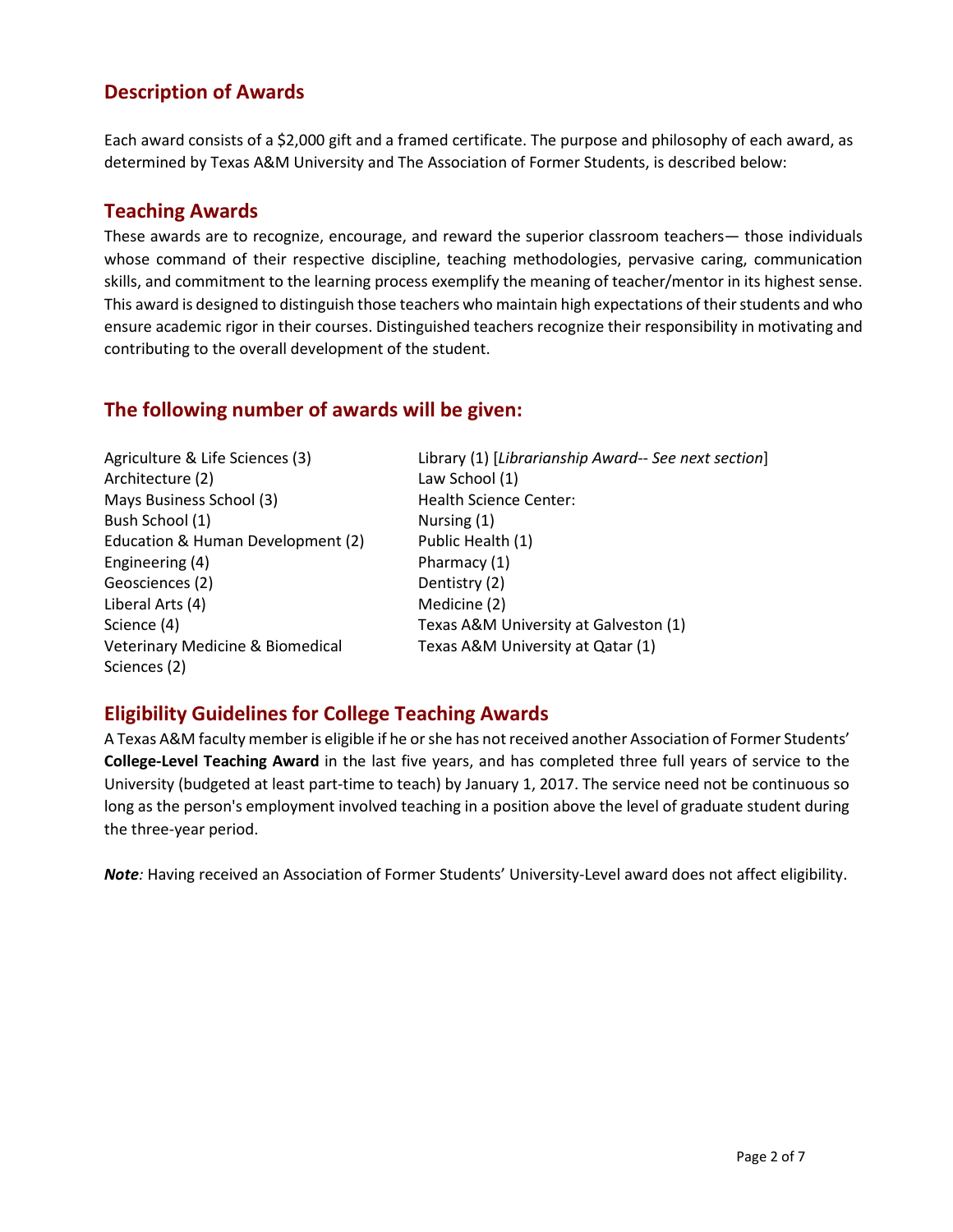## **Librarianship Award**

One award is presented to reward, encourage, and recognize a librarian who has made superior contributions to the University through outstanding accomplishment and dedication to serve all students by enhancing the education experience.

## *Eligibility Guidelines for Librarianship Award*

As a college level award, eligibility is open to all faculty librarians reporting through the Dean of the University Libraries. A librarian is eligible if he or she has not received another Librarianship or Association of Former Students' College Teaching Award in the last five years, and has completed three full years of service to the University (budgeted at least part-time to teach) by January 1, 2017. The service need not be continuous so long as the person's employment involved holding a faculty title during the 3-year period.

## **Coordination of College Teaching Awards**

#### **Due Dates:**

- The college will determine the due date for submission of nominees' packages.
- **Return AFS College-Level Teaching Award spreadsheet with recipients to** *Sandra Harnden in the Office of the Dean of Faculties at [awardsprograms@tamu.edu](mailto:awardsprograms@tamu.edu)* **by 12:00 p.m. on Wednesday, June 28, 2017.**

Each college should assign the Associate Dean for Student Affairs or another designee to coordinate the selection process for the college. This individual will work with student and faculty groups to determine nominees from the Student Council(s) and the Faculty Advisory Committee. In case of duplicate nominations, the college coordinator should ask that only one group compile a nomination packet, but that both groups provide a letter of nomination or endorsement (resulting in one extra letter in the packet).

*Coordinators should determine and announce the due date for all nominations in their college.*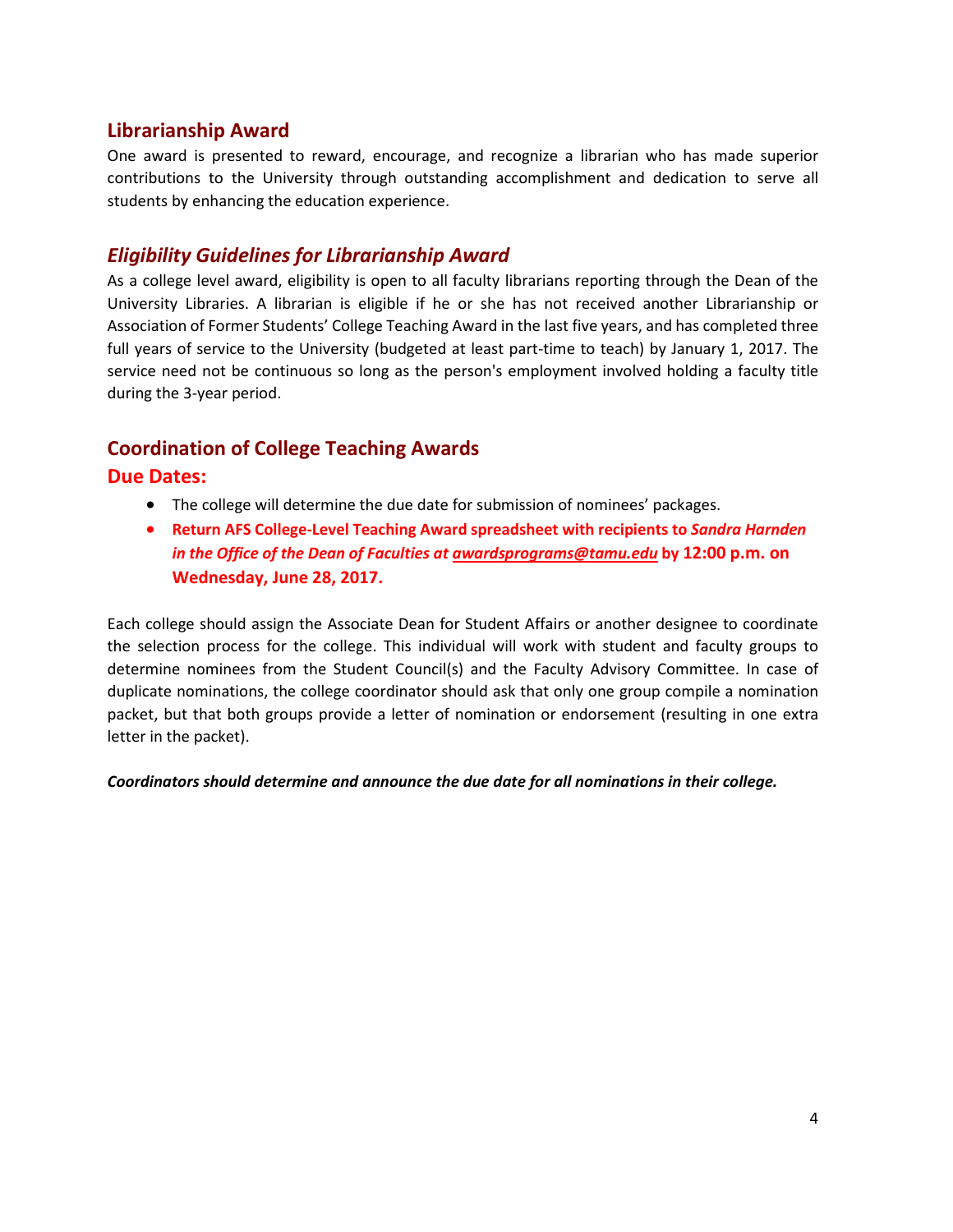# **Selection Committee for College Teaching Awards**

The college coordinator should meet with representatives from the Faculty Advisory Committee and representatives of the Student Council to decide on the size and composition of the selection committee. Once the size and composition of the selection committee have been decided, the college coordinator will temporarily refrain from further involvement in the process. The specific faculty and students named to participate on the selection committee will be appointed by the Student Council and Faculty Advisory Committee, in compliance with the guidelines below:

- 1. The committee should have a good mix of faculty and students, consisting of current students (both graduate and undergraduate) and former students. It is recommended that past winners of the college level awards be asked to serve on the selection committee.
- 2. You are encouraged to promote diversity reflective of the constituencies of TAMU in the selection of committee members.
- 3. A chair must be appointed for the committee. The chair's function will be to preside, conduct the meetings, and count the votes, in addition to being a voting member.
- 4. Great care should be taken to ensure that all of the appointed members of the selection committee fully understand the unusual significance of the awards and the necessity for maintaining the integrity of the awards.
- 5. No faculty member currently under consideration for an award may serve on the selection committee.
- 6. No individual should serve on the selection committee more than once every three years.
- 7. A list of past year's selection committee members should be retained by the coordinator.
- 8. Individuals who serve as administrators are not eligible to serve on the selection committee.
- 9. The identity of the members of the selection committee and the proceedings of the committees must be kept confidential.
- 10. The committee should keep the names of award nominees confidential.

# **Coordination of Librarianship Award**

The coordinator for the Librarianship award is Pixey Mosley, Associate Dean for Administrative and Faculty Services, Texas A&M University Libraries (979)-862-1086, [pmosley@tamu.edu.](mailto:pmosley@tamu.edu) *Nomination packets should be addressed to Ms. Mosley.*

- 1. The Librarianship Award Coordinator will determine and announce the due date for nomination packets.
- 2. The coordinator will form and call together a selection committee for the Librarianship Awards.

The composition of the selection committee for the Librarianship Award will be as follows:

- Four University Libraries faculty members chosen by the Dean based on a call for volunteers.
- Current Classified Staff and Non Academic Professional Representative within the Libraries
- Libraries' representative to the University Staff Council
- Three students (one each to be recommended by the Student Advisory Group and the Medical Sciences Library Council; and one selected from the current student employees in the University Libraries)
- One former student recommended by the Friends of the Sterling C. Evans Library.

The same general rules and spirit of the nomination and selection process should be followed in the Librarianship Award selection process and committee as for the college level teaching awards (see items 1-10 under "Selection Committee for College Teaching Awards").